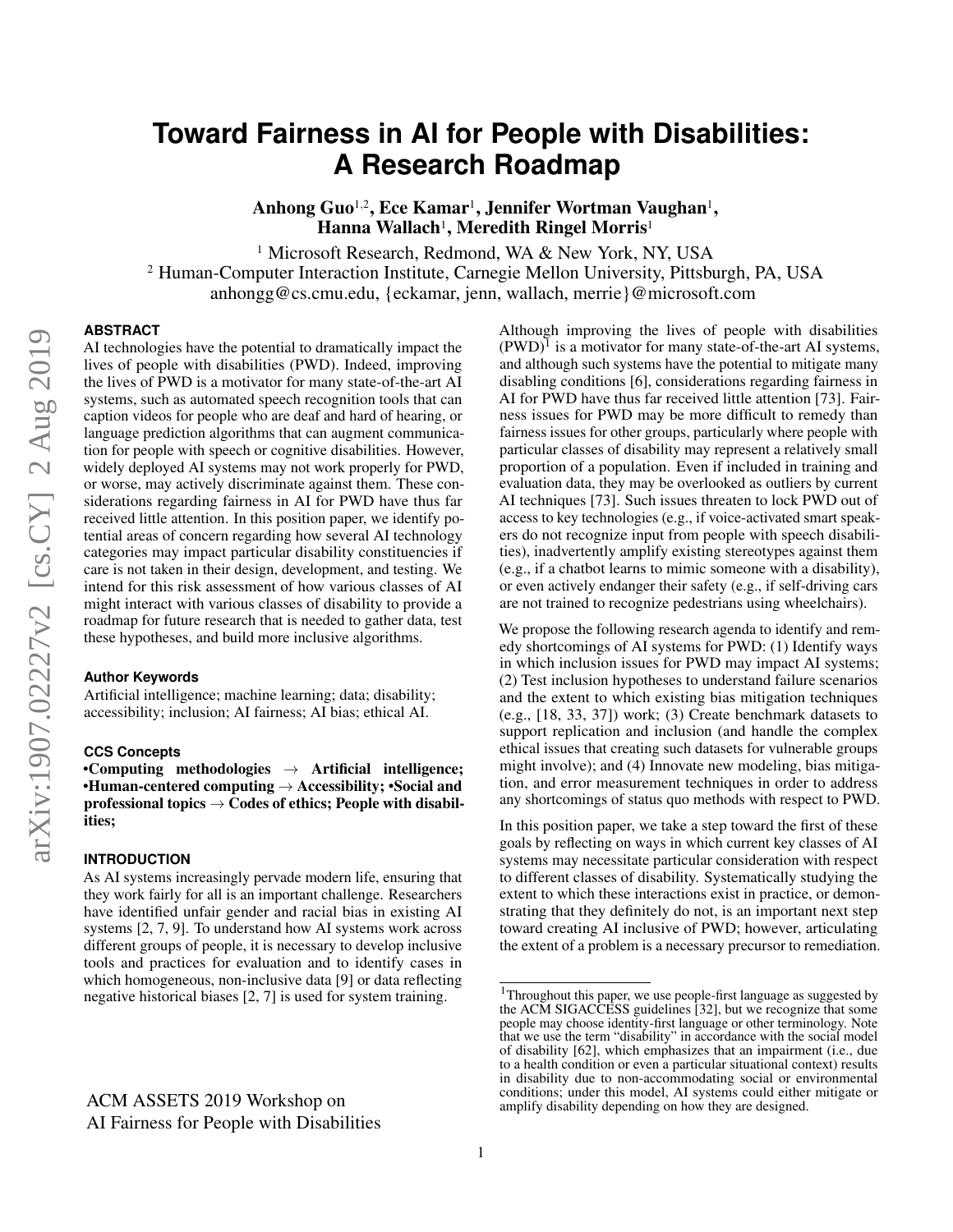Furthermore, we note that the question of whether it is even ethical to build certain categories of AI is an important one (and may be dependent on use context). Our mention of various classes of AI is not an endorsement of whether we think such systems should be built, but is simply describing how they may interact with disability. Indeed, there is a larger ethical discussion to be had on how limiting some types of AI with negative associations (like synthetic voices that could be used for deepfakes [\[11\]](#page-5-5)) might disenfranchise PWD who could benefit from such tech (i.e., by limiting the opportunity to realistically reproduce the voice of someone who can no longer speak).

## **RISK ASSESSMENT OF EXISTING AI SYSTEMS FOR PWD**

Here, we group existing classes of AI systems by related functionalities, and identify disability constituencies for whom these systems may be problematic. This risk assessment is meant as a starting point to spark further research, and may not be exhaustive. For example, as new AI technologies are developed they would require consideration with respect to disability. Additionally, while we strove to anticipate ways in which classes of AI may fail for some disability groups, we may not have exhaustively identified all such groups; indeed, the "long tail" of disability and potential co-occurrence of multiple disabilities are two of many reasons that ensuring AI inclusion for PWD is particularly challenging [\[73\]](#page-8-0).

## **Computer Vision**

Computer vision systems analyze still or video camera inputs to identify patterns, such as the presence and attributes of faces, bodies, or objects. Disabilities that may impact a person's physical appearance (facial features, facial expressions, body size or proportions, presence of assistive equipment, atypical motion properties) are important to consider when designing and testing the fairness of computer vision algorithms.

#### *Face Recognition*

Face recognition systems include capabilities for identifying the presence of a face and/or making inferences about its properties, including face *detection*, *identification* (i.e., to guess the identity of a specific person), *verification* (i.e., to validate a claimed identity), and *analysis* (e.g., gender classification, emotion analysis). Face recognition systems are already used in a wide variety of scenarios, including biometric authentication [\[3,](#page-5-6) [52\]](#page-7-1), security systems [\[21\]](#page-5-7), criminal justice [\[61\]](#page-7-2), interview support software [\[34\]](#page-6-3), and social/entertainment applications [\[23\]](#page-5-8), many of which are controversial.

We hypothesize that such techniques may not work well for people with differences in facial features and expressions if they were not considered when gathering training data and evaluating models. For instance, various aspects of facial analysis software may not work well for people with conditions such as Down syndrome, achondroplasia, cleft lip/palate, or other conditions that result in characteristic facial differences. Such systems may also fail for people who are blind, which may not only result in differences in eye anatomy, but may also result in a person wearing medical or cosmetic aids such as dark glasses, and may produce unanticipated behaviors, such as a person not holding their face toward a camera at

the expected angle. Emotion processing algorithms may misinterpret the facial expressions of someone with autism or Williams syndrome, who may not emote in a conventional manner; expression interpretation may also be problematic for people who have experienced stroke, Parkinson's disease, Bell's Palsy, or other conditions that restrict facial movements.

#### *Body Recognition*

Body recognition systems include capabilities for identifying the presence of a body and/or making inferences about its properties, such as body detection, identification, verification, and analysis. Body recognition systems can power applications using gesture recognition (e.g., in VR and AR [\[4,](#page-5-9) [49\]](#page-7-3) or gaming [\[47\]](#page-7-4)), or gait analysis (e.g., for biometric authentication [\[78\]](#page-8-1), sports biomechanics [\[54\]](#page-7-5), and path predictions used by self-driving vehicles [\[74\]](#page-8-2)).

Body recognition systems may not work well for PWD characterized by body shape, posture, or mobility differences. For example, gesture recognition systems<sup>[2](#page-1-0)</sup> are unlikely to work well for people with differences in morphology (e.g., a person with an amputated arm may be unable to perform bimanual gestures, or may grip a device differently than expected; a person with polydactyly's style of touching a screen may register an unanticipated pattern). Failure of gesture recognition systems is also likely in cases where disability affects the nature of motion itself, such as for someone who experiences tremor or spastic motion [\[56,](#page-7-6) [57\]](#page-7-7). Fatigue may also impact gesture performance (and therefore recognition accuracy) over time, particularly for groups that may be more susceptible to fatigue such as due to disability or advanced age. The scheduling of medications whose main- or side-effects mitigate or amplify motor symptoms such as tremor may also result in differential gesture performance within or across days.

People who are unable to move at all or who have severely restricted motion (e.g., people with ALS or quadriplegia), may be locked out of using certain technologies if body recognition is the only permitted interaction. Further, body recognition systems may not work well for people with mobility or morphology differences; for example, if a self-driving car's pedestrian-detection algorithm does not include examples of people with posture differences such as due to cerebral palsy, Parkinson's disease, advanced age, or who use wheelchairs during its training and evaluation, it may not correctly identify such people as objects to avoid, or may incorrectly estimate the speed and trajectory of those who move differently than expected, similar to Uber's recent self-driving car accident that killed a pedestrian walking a bicycle [\[14\]](#page-5-10).

#### *Object, Scene, and Text Recognition*

Object, scene, and optical character recognition (OCR) systems recognize common objects, logos, text, handwriting, etc., and output labels, captions, and/or properties (i.e., location, activity, relationship). Systems taking advantage of these capabilities have been widely adopted by PWD, particularly people

<span id="page-1-0"></span> $2$ Many gesture systems use computer vision [\[40,](#page-6-4) [49\]](#page-7-3), but some use other sensors, such as capacitive touchscreens [\[15\]](#page-5-11), accelerometers within devices [\[30,](#page-6-5) [42\]](#page-6-6), etc.; body and mobility differences may create problems regardless of sensor type, though different sensor classes may have pros and cons for particular populations.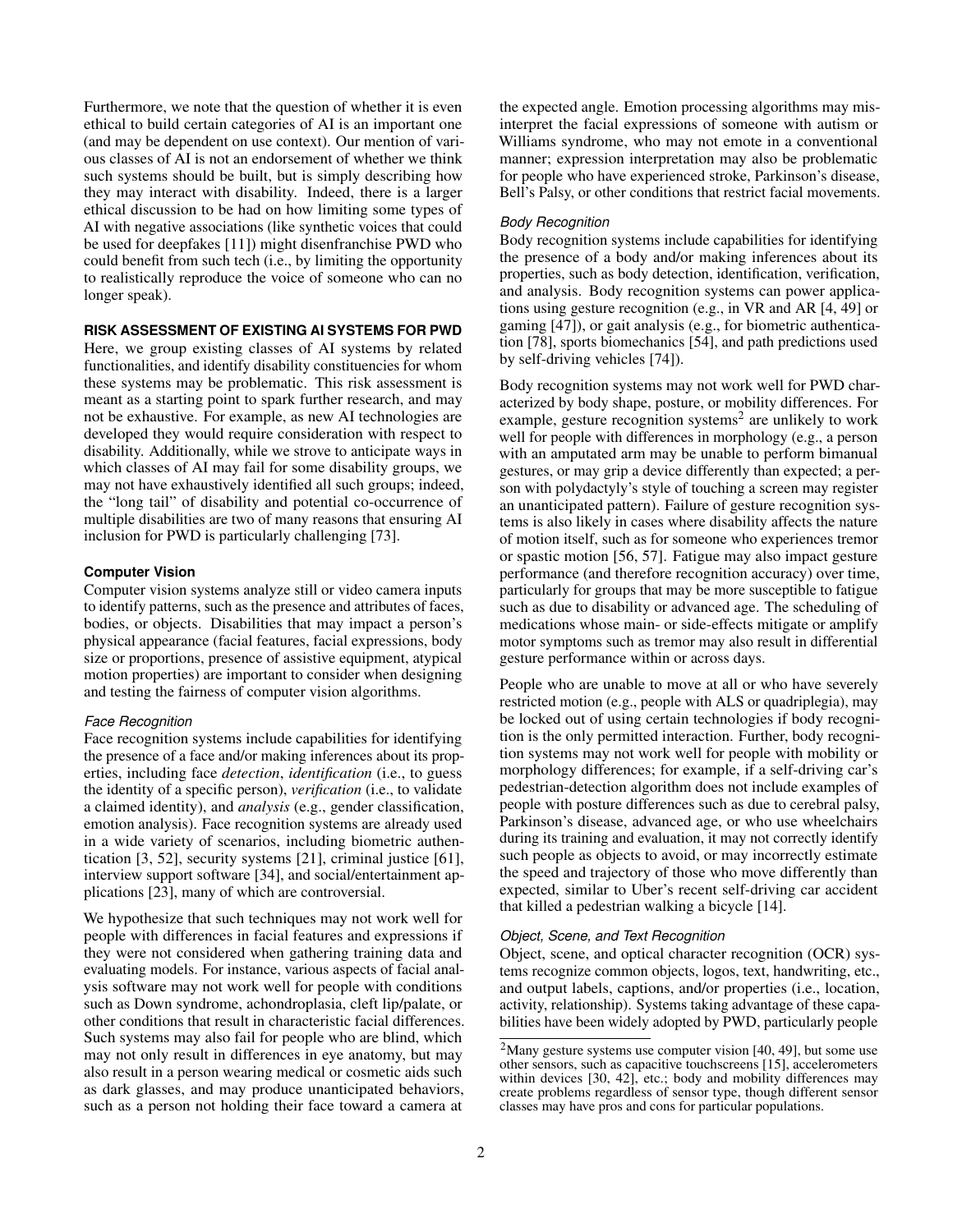with visual impairments, such as Microsoft SeeingAI [\[51\]](#page-7-8), Google Lookout [\[25\]](#page-6-7), LookTel Money Reader [\[44\]](#page-6-8), KNFB Reader [\[64\]](#page-7-9), OrCam MyEye [\[63\]](#page-7-10), etc.

Most systems for recognizing objects from photos are trained using datasets of images taken by people who are sighted, and the images are often of high quality since many are taken from social media sites such as Flickr [\[12\]](#page-5-12). These image data are known to be biased with regard to geographic areas and household income [\[17\]](#page-5-13). When applying the models to process images a blind user captures, the error rates often increase because images taken by people who are blind differ substantially in quality from those taken by people who are sighted due to poor framing, blur, unusual angles, poor lighting, etc. [\[31\]](#page-6-9). Similar problems may be observed from pictures taken by people with tremor or other motor disabilities [\[55\]](#page-7-11). Further, OCR models for handwriting recognition may not work well for people with tremor or other motor disabilities that impact writing neatness. Additionally, error metrics used to evaluate many vision systems may not be adequate to capture the enduser experience of such tools, particularly for end users with disabilities that may prevent them from verifying the system's output (i.e., someone who is blind must rely on the output of an object detection system) [\[45\]](#page-7-12).

#### **Speech Systems**

We use the term "speech systems" to refer to AI systems that recognize the content (i.e., words) and/or properties (i.e., prosody, speaker demographics) of speech, or that generate speech from symbolic inputs such as text, Speech Synthesis Markup Language (SSML), or other encodings. Disabilities that may impact the content or clarity of a user's speech, as well as those impacting the ability to perceive sound, may reduce the accuracy and usability of speech systems.

#### *Speech Recognition*

Automatic Speech Recognition (ASR) systems take in speech and output text. ASR systems have the potential to be important accessibility tools for people who are deaf or hard of hearing (DHH), such as by producing captions that can be overlaid as subtitles on videos [\[24,](#page-5-14) [76\]](#page-8-3), or possibly even using augmented reality to live-caption face-to-face speech [\[35\]](#page-6-10). Speech input is also also useful for people who have difficulty using their hands to control traditional input devices [\[5\]](#page-5-15).

ASR may not work correctly for people with atypical speech. ASR systems are known to have bias; for instance, many systems perform better for men than women [\[58,](#page-7-13) [66,](#page-7-14) [68\]](#page-7-15). Today, many ASR systems do not work well for some older adults, due to differences in pitch, pacing, and clarity of speech by people of very advanced ages, since they are not commonly represented in the training and evaluation of the systems [\[67\]](#page-7-16). People with accents, including accents due to disability (e.g., "deaf accent"), also face challenges using current ASR tools [\[20,](#page-5-16) [27,](#page-6-11) [68\]](#page-7-15), though it is possible to train personalized models for such groups [\[16,](#page-5-17) [75\]](#page-8-4). Speech disabilities such as disarthrya, as well as the use of speech-generating augmentative and alternative communication (AAC) devices, can also negatively impact ASR functionality [\[38\]](#page-6-12). Further, people who are unable to speak at all (i.e., some people who are deaf, people with

some forms of aphasia), may be locked out of using ASR technologies. Additionally, error metrics used to evaluate many ASR systems, such as Word Error Rate, may not be adequate to capture the end-user experience of such tools, particularly for users with disabilities that may prevent them from verifying the system's output (i.e., someone who is profoundly deaf must trust the output of ASR captioning).

#### *Speech Generation*

Speech generation technologies include technologies such as text to speech (TTS) systems that aim to generate realistic audio from symbolic inputs such as text, SSML, or other markup, as well as emerging AI tools such as voice fonts [\[10,](#page-5-18) [48\]](#page-7-17), which aim to realistically mimic the sound of a particular speaker. TTS systems have been widely deployed in voice assistants such as Cortana, Alexa, Siri, and the Google Assistant; TTS is also key to many assistive technologies, including screen readers used by people who are blind and AAC devices used by people with speech and motor disabilities. Voice banking to create personalized voice fonts may be particularly valued by people with degenerative conditions that result in progressive loss of speaking abilities (e.g., ALS) [\[19,](#page-5-19) [38\]](#page-6-12).

System defaults for what constitutes comprehensible speaking rates may need adjustments for particular disability segments; development of error metrics related to comprehension may need inclusion of such populations in order to account for diverse user needs – for instance, people with cognitive or intellectual disabilities may require slower speech rates, whereas people with visual impairments may find rates too slow [\[77\]](#page-8-5). Text-based prediction techniques are often deeply intertwined with speech generation in the case of AAC technologies; the choice of training and evaluation corpora for prediction may need to be adapted to be relevant to the topical needs and desired speech attributes of AAC users, supporting expressivity and authentic self-representation [\[38\]](#page-6-12).

#### *Speaker Analysis*

Speaker analysis systems include capabilities for speaker identification, speaker verification, and making inferences about the speaker's attributes such as age, gender, and emotion. Speaker analysis systems have a wide range of applications including biometric authentication [\[59\]](#page-7-18), enhancing speech transcription [\[72\]](#page-8-6), and personalization [\[26\]](#page-6-13). Speaker analysis systems also have the potential to be important accessibility tools for people who are DHH, such as by supporting sound awareness through visualizations [\[36\]](#page-6-14).

Speaker recognition and speech analysis tools that make inferences about a user's personal characteristics (i.e., gender, age) may not work well for PWD that significantly impact the sound of speech (e.g., dysarthria). Analysis tools that attempt to infer emotional state from prosodic features are likely to fail for speakers with atypical prosody, such as people with autism or some types of dementia.

#### **Text Processing**

Text processing systems perform functions related to understanding the content of text data, including tasks such as text analysis and translation. Text processing systems are likely to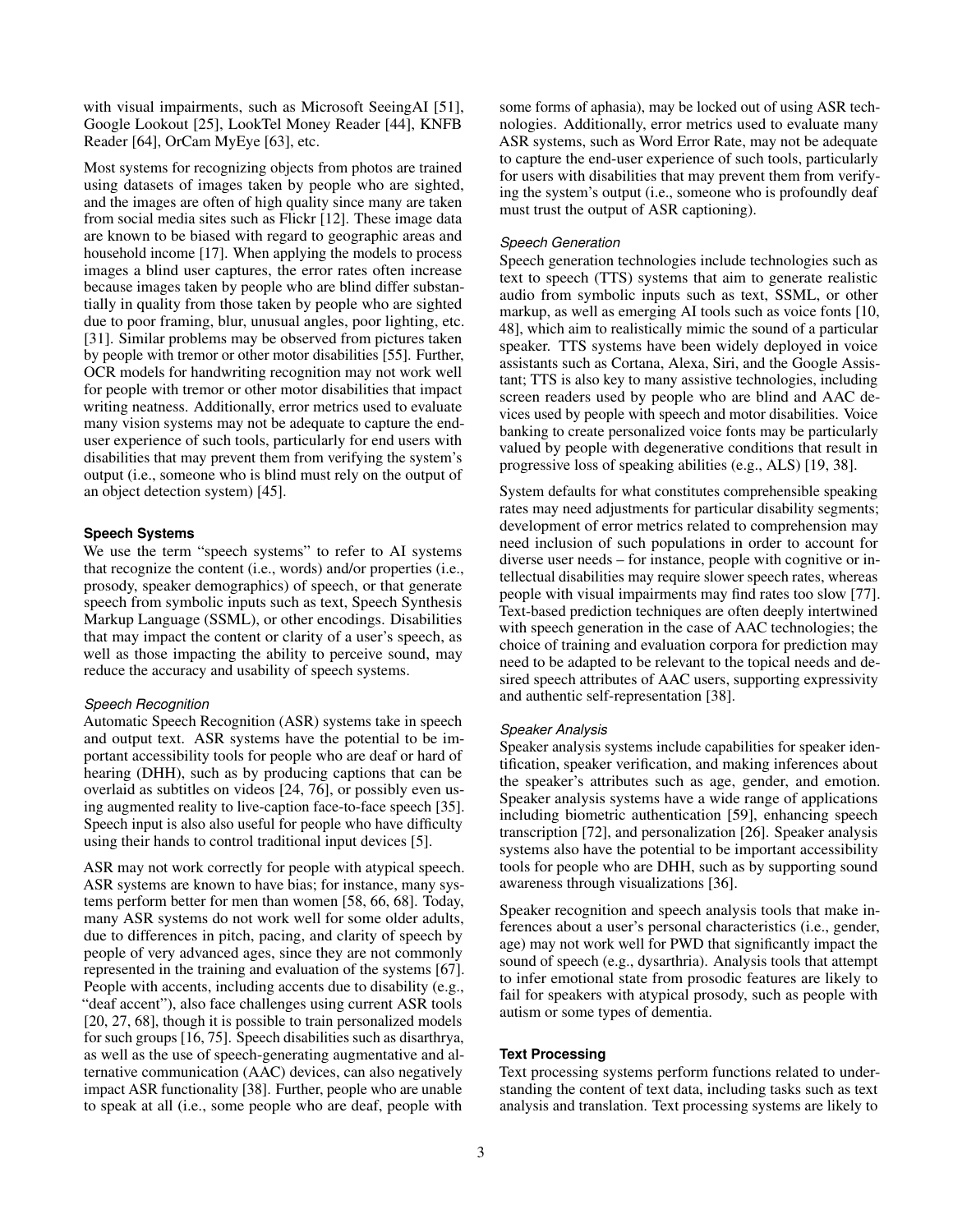have accuracy and fairness challenges for people with cognitive and/or intellectual disabilities; systems for minority languages used by disability subcommunities, such as American Sign Language, are also a concern [\[8\]](#page-5-20).

## *Text Analysis*

Text analysis systems take text as input, and may attempt to detect content properties (e.g., key phrases, named entities, language) and/or author properties (e.g., sentiment, personality, demographics). Text analysis is broadly applied in record management, information retrieval, and pattern mining. Text analysis systems have the potential to be helpful for PWD that impact reading and writing, such as dyslexia, dysgraphia, or other cognitive differences, such as through visual illustration and focused highlighting [\[50\]](#page-7-19) or through intelligent spelling, grammar correction, and word or phrase suggestions [\[28\]](#page-6-15).

Cognitive and intellectual disabilities are likely to impact the efficacy and utility of many aspects of text analysis systems. For example, there is some evidence that spelling correction and query rewriting tools may not accurately handle dyslexic spelling [\[53,](#page-7-20) [65\]](#page-7-21). Further, people with autism may express emotion differently in writing than people who are neurotypical, resulting in incorrect classifications about their emotional state or personality. If these metrics are used as input to an automatic hiring system [\[71\]](#page-8-7) or automatic essay grading systems used with many standardized aptitude tests, text analysis systems can have accuracy and fairness challenges for people with cognitive and/or intellectual disabilities.

## **Integrative AI**

In addition to the aforementioned classes of systems for vision, speech, and text processing, which were focused on single models, many complex AI systems are architectures integrating several models together to achieve more complex behavior. Here, we discuss two common examples of integrative AI: Information Retrieval and Conversational Agents.

#### *Information Retrieval*

Information retrieval (IR) tools, such as those that power web search engines, rely on AI for a variety of purposes, including query rewriting, autocompletion suggestions, spelling corrections, search result ranking, content summarization, and question answering. The input and output of IR systems can have many formats, e.g., image, video, sound, or text.

It is likely that many IR systems may inadvertently amplify existing biases against PWD, such as through returning stereotyped and/or over- and under-represented content in search results (a problem that has been documented with respect to gender in image search results [\[39\]](#page-6-16) and word embeddings [\[7\]](#page-5-1)). AI systems for advertising, both *content-based* (i.e., related to the current search query) and *behavior-based* (i.e., related to a user's personal characteristics), are also a key component of many commercial IR systems, as well as other online ecosystems (e.g., social media). Advertising algorithms and other types of recommender systems may hold particular risk for PWD by actively propagating discriminatory behavior such as through differential pricing for products and services and/or differential exposure to employment or other opportunities (an issue for which Facebook recently encountered legal trouble, by allowing housing ads that may have differentiated among protected demographics, including PWD [\[70\]](#page-8-8)). IR systems may pose particular challenges for people with cognitive or intellectual disabilities if not trained and tested with these groups; for example, people with dyslexia have reported that status quo query completion and result ranking techniques may not match their abilities [\[53\]](#page-7-20).

#### *Conversational Agents*

Conversational agents provide conversational experiences to end users for various practical applications, including customer service [\[69\]](#page-8-9), education [\[13\]](#page-5-21), and health support [\[22\]](#page-5-22). They are also powered by a variety of models, e.g., ASR, text analysis, TTS, and/or speaker analysis. Conversational agents have the potential to reduce users' workload when completing unfamiliar tasks [\[29\]](#page-6-17), and could potentially provide cognitive assistance to people with dementia or intellectual disabilities that impact memory or executive functioning [\[43\]](#page-6-18).

If not carefully built, conversational agents could amplify existing biases against PWD, such as through returning stereotyped content in conversations (e.g., Microsoft shut down the chatbot Tay because it started generating hate speech learned from coordinated malicious users [\[46\]](#page-7-22)). Further, conversational agents may not work well for people with cognitive and/or intellectual disabilities, resulting in poor user experience. Training conversational agents on corpora that include data from people with a variety of cognitive and intellectual capabilities, as well as testing with similarly diverse audiences, is particularly important. For example, conversational agents may need to correctly interpret atypical spelling or phrasing from users with dyslexia, or may need to adjust their vocabulary level to be understood by someone with dementia. Further, conversational agents may need to support conversation in a user's preferred expressive medium, which may not be written language for some disability segments – i.e., it may be important to support communication via sign languages (for people who are deaf) or via pictures and/or icons (for people with aphasia or autism).

#### **Other AI Techniques**

In addition to assessing risk factors for particular classes of AI applications, it is also worth considering that many AI techniques and practices that comprise the building blocks of such systems may lead to biases against PWD, such as techniques for outlier detection, practices of evaluating systems through aggregate metrics, definition of objective functions, and using training data that do not capture the true use cases or the true complexity of the real world.

Outlier detection algorithms flag outlier input, typically for punitive action, such as fraud detection. Lack of or low representation in training and evaluation data may erroneously result in people with a variety of disabilities being inadvertently flagged by anomaly detection tools, even when their actions should constitute legitimate system inputs. For example, many systems use task completion time as a signal for automatically determining input legitimacy, ranging from CAPTCHAs that aim to distinguish humans from bots to online crowd labor markets that aim to distinguish legitimate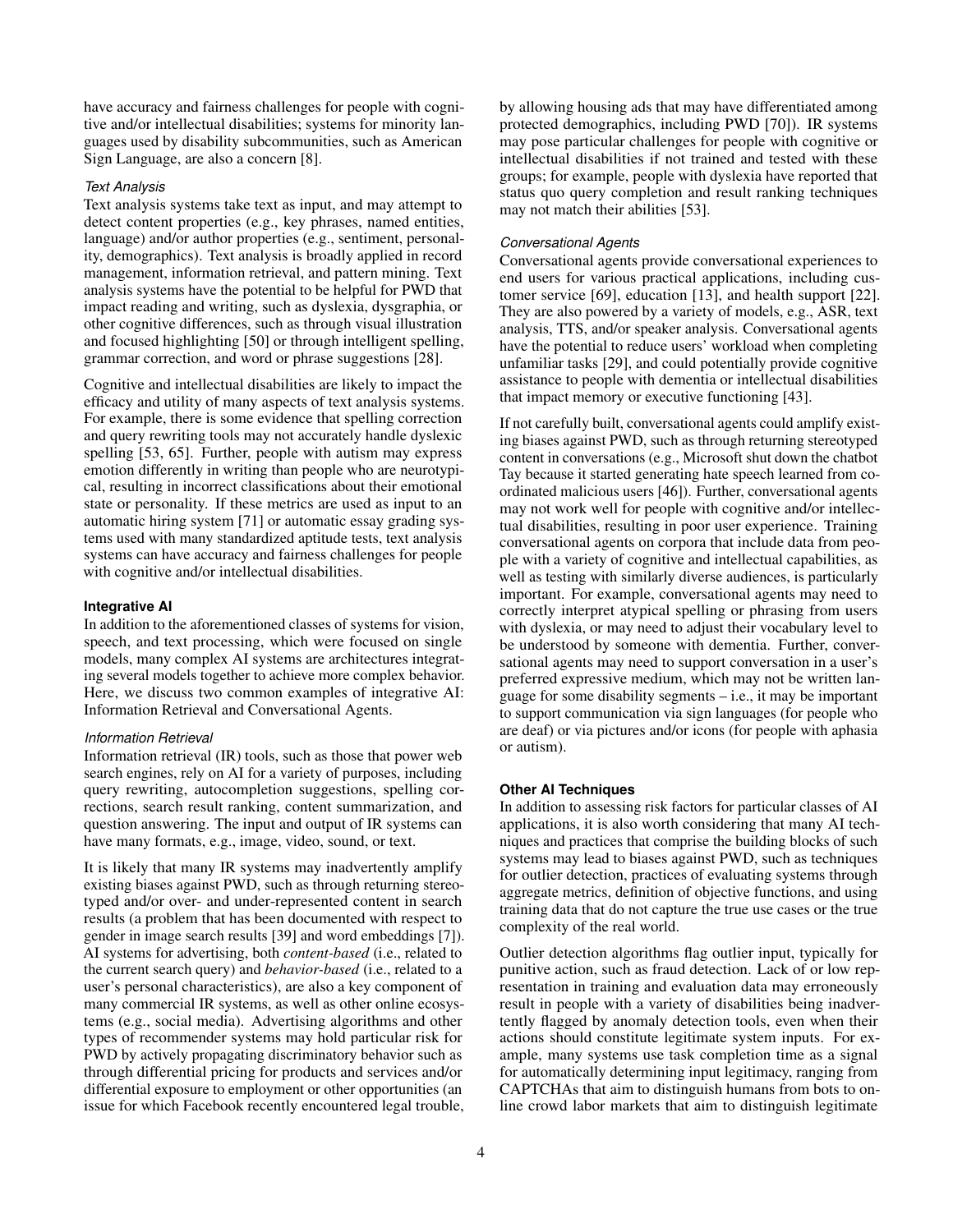workers from spammers [\[79\]](#page-8-10). However, many types of disability might manifest in atypical task performance timing, including the use of screen reader or magnifier tools by people with vision impairments, difficulty performing quick and accurate motions by people with a variety of motor-limiting conditions, people accessing devices through switch inputs due to motor limitations, slow reading times due to cognitive disabilities such as dyslexia, etc.

A common approach in evaluating AI systems is measuring performance with aggregate metrics such as accuracy, area under the curve (AUC), or mean square error (MSE). Aggregate metrics hide how performance varies across groups, in particular performance drops for small classes such as PWD [\[60\]](#page-7-23). Objective functions that aim to maximize aggregate metrics will likely fail to prioritize performance for PWD. Recent work has introduced techniques that expand the objective functions for model training with terms that penalize performance discrepancies between subgroups [\[1\]](#page-5-23).

Most AI systems are trained with existing datasets (i.e., data scraped from public corpora such as Flickr images [\[12\]](#page-5-12)). In some cases, existing data sets may fail to capture the complexity of the real world and may lack representation of diverse groups, such as PWD. This may lead to blind spots in AI models [\[41\]](#page-6-19). Actively curating inclusive datasets may be particularly important not only for training, but also for testing AI systems against known benchmarks.

## **DISCUSSION**

Our research roadmap for increasing fairness in AI for PWD included four proposed steps; this position paper mostly focused on the first: identifying ways in which (lack of) inclusion in training and evaluation of AI systems may negatively impact such systems' fairness for PWD. To address this, we discussed ways in which common categories of AI may need to account for various types of disabilities.

Regarding the types of potential harm caused by unfair AI, most of our examples are related to *quality of service* [\[9\]](#page-5-2), like voice-activated smart speakers that may not recognize input from people with speech disabilities. Others are related to *harms of allocation* [\[2\]](#page-5-0), like using an incorrect prediction of the emotional state or personality of someone with autism as input into an automatic hiring system, or *denigration* [\[46\]](#page-7-22), like erroneously flagging inputs from PWD as invalid outliers. Additional potential harms include *stereotyping* [\[7\]](#page-5-1) and *overor under-representation* [\[39\]](#page-6-16); IR systems may inadvertently amplify existing biases against PWD by returning stereotyped and/or poorly represented content in search results. For issues related to allocation, quality of service, and representation, measuring objective fairness metrics through benchmarking could be sufficient to reveal bias, while issues related to stereotyping and denigration might require additional qualitative investigations. More thorough considerations of all types of harms with regard to PWD is important for future work.

In some cases, as indicated by the referenced citations, evidence already exists of problems for certain classes of AI for certain disability groups. For others, we have proposed hypotheses based on our knowledge of the domain space and

analogous error cases for other minority user groups; our use of cautionary language such as "may cause" or "is likely" reflects this uncertainty. Per point #2 of our research roadmap, systematic testing of the hypotheses we have presented here is a necessary step for future research.

Item #3 on our roadmap is the creation of public datasets for testing and benchmarking (and handling the complex ethical issues that creating such datasets for vulnerable user groups might involve); this is another key area for future work. Questions that must be addressed include: Is it acceptable to create datasets representing disability by scraping existing online data sources? How could this be done in a way that preserves users' privacy, and that ensures accurate ground-truth labeling of disability status? Are there potential harms that aggregating data about disability might expose people to? Could such data adequately cover rare conditions and/or intersectionality (either of co-occuring disabilities or of the intersection of disability with other demographics such as gender, race, geolocation, or socioeconomic status)? If curating data from scratch, how can we encourage contributions from target constituencies, and how can we ensure data collection mechanisms are sufficiently accessible? Is informed consent in data collection possible for people with some types of intellectual disabilities, and, if not, what methods can be used to promote fairness in AI for this class of end-user? Will it ever be possible to know one has complete coverage of all relevant disability communities, or will this always be an "unknown unknown" [\[41\]](#page-6-19)?

If, as we suspect may be the case, status quo modeling, bias mitigation, and/or error measurement techniques are inadequate for many scenarios affecting PWD, further research into new techniques will be warranted (item #4 in our proposed roadmap). One challenge to consider may be the extent to which it is possible (or desirable) to develop general models that are fair across varied demographics versus creating personalized models for particular user groups. For example, success in developing accurate ASR for deaf speech has thus far focused on custom models for particular users [\[16,](#page-5-17) [75\]](#page-8-4). The need for personalization may be high given the "long tail" of disability, though the need to train personalized models may present additional barriers for PWD, as well as creating a two-tiered system of people for whom general AI models work by default and those for whom they do not. Involvement of PWD not only in evaluating AI systems, but also in defining meaningful usage scenarios, error metrics, and policies, is critical for the development of fair AI.

# **CONCLUSION**

In this position paper, we have reflected on the ways in which current classes of AI systems, as well as several techniques that are the building blocks of AI, may limit the efficacy and fairness of these systems for people with disabilities. Ultimately, our goal is the creation of new design guidelines, datasets, algorithmic techniques, and error metrics that can help AI systems realize their enormous potential to benefit PWD, while avoiding the possible pitfalls we have outlined here. We hope this paper provides a research roadmap that can guide AI researchers and practitioners in creating systems that are fair to and effective for PWD.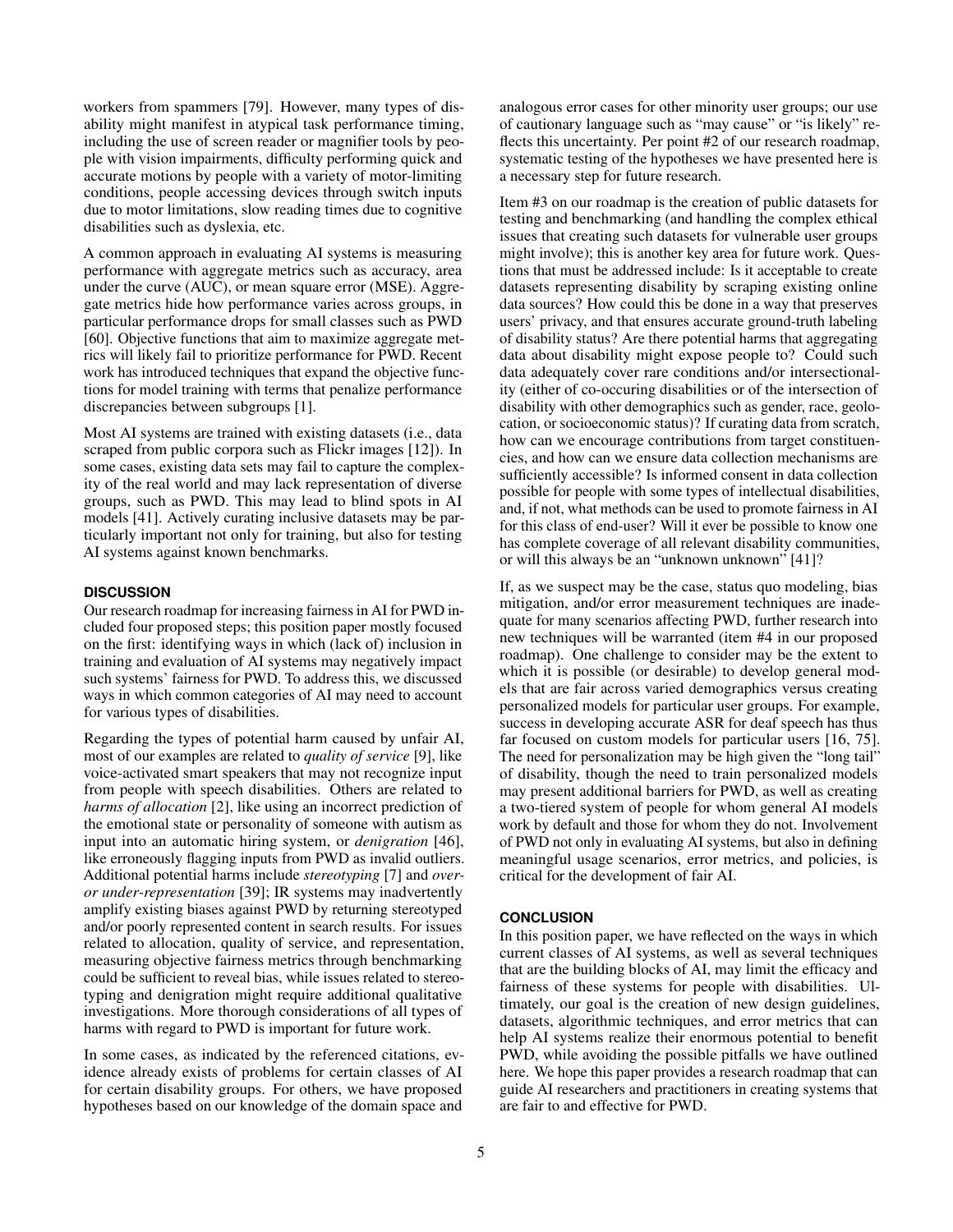# <span id="page-5-23"></span>**REFERENCES**

- 1. Alekh Agarwal, Alina Beygelzimer, Miroslav Dudík, John Langford, and Hanna Wallach. 2018. A reductions approach to fair classification. *arXiv preprint arXiv:1803.02453* (2018).
- <span id="page-5-0"></span>2. Julia Angwin, Jeff Larson, Surya Mattu, Lauren Kirchner, and ProPublica. 2016. Machine Bias: There's software used across the country to predict future criminals. And it's biased against blacks. (2016). Retrieved July 3, 2019 from [https://www.propublica.org/article/](https://www.propublica.org/article/machine-bias-risk-assessments-in-criminal-sentencing) [machine-bias-risk-assessments-in-criminal-sentencing](https://www.propublica.org/article/machine-bias-risk-assessments-in-criminal-sentencing)
- <span id="page-5-6"></span>3. Apple Inc. 2019a. About Face ID advanced technology. (2019). Retrieved July 3, 2019 from <https://support.apple.com/en-us/HT208108>
- <span id="page-5-9"></span>4. Apple Inc. 2019b. Augmented Reality – ARKit 3 – Apple Developer. (2019). Retrieved July 3, 2019 from <https://developer.apple.com/augmented-reality/arkit/>
- <span id="page-5-15"></span>5. Apple Inc. 2019c. macOS Catalina – Introducing Voice Control. Your all-access to all devices. (2019). Retrieved July 3, 2019 from [https:](https://www.apple.com/macos/catalina-preview/#accessibility)

[//www.apple.com/macos/catalina-preview/#accessibility](https://www.apple.com/macos/catalina-preview/#accessibility)

- <span id="page-5-3"></span>6. Jeffrey P. Bigham and Patrick Carrington. 2018. Learning from the Front: People with Disabilities as Early Adopters of AI. In *HCIC 2018*.
- <span id="page-5-1"></span>7. Tolga Bolukbasi, Kai-Wei Chang, James Y Zou, Venkatesh Saligrama, and Adam T Kalai. 2016. Man is to computer programmer as woman is to homemaker? debiasing word embeddings. In *Advances in neural information processing systems*. 4349–4357.
- <span id="page-5-20"></span>8. Danielle Bragg, Oscar Koller, Mary Bellard, Larwan Berke, Patrick Boudreault, Annelies Braffort, Naomi Caselli, Matt Huenerfauth, Hernisa Kacorrim, Tessa Verhoef, Christian Vogler, and Meredith Ringel Morris. 2019. Sign Language Recognition, Generation, and Translation: An Interdisciplinary Perspective. In *Proceedings of the 21st International ACM SIGACCESS Conference on Computers and Accessibility*. ACM.
- <span id="page-5-2"></span>9. Joy Buolamwini and Timnit Gebru. 2018. Gender shades: Intersectional accuracy disparities in commercial gender classification. In *Conference on Fairness, Accountability and Transparency*. 77–91.
- <span id="page-5-18"></span>10. Min Chu, Yong Zhao, and Sheng Zhao. 2010. Providing personalized voice font for text-to-speech applications. (April 6 2010). US Patent 7,693,719.
- <span id="page-5-5"></span>11. CNN Business. 2019. Deepfake videos: Inside the Pentagon's race against disinformation. (2019). Retrieved July 3, 2019 from [https://www.cnn.com/interactive/2019/](https://www.cnn.com/interactive/2019/01/business/pentagons-race-against-deepfakes/) [01/business/pentagons-race-against-deepfakes/](https://www.cnn.com/interactive/2019/01/business/pentagons-race-against-deepfakes/)
- <span id="page-5-12"></span>12. Jia Deng, Wei Dong, Richard Socher, Li-Jia Li, Kai Li, and Li Fei-Fei. 2009. Imagenet: A large-scale hierarchical image database. In *2009 IEEE conference on computer vision and pattern recognition*. Ieee, 248–255.
- <span id="page-5-21"></span>13. Duolingo. 2019. Say hello to the Bots. The most advanced way to learn a language. (2019). Retrieved July 3, 2019 from <http://bots.duolingo.com>
- <span id="page-5-10"></span>14. The Economist. 2018. Why Uber's self-driving car killed a pedestrian. (2018). Retrieved July 3, 2019 from [https://www.economist.com/the-economist-explains/2018/](https://www.economist.com/the-economist-explains/2018/05/29/why-ubers-self-driving-car-killed-a-pedestrian) [05/29/why-ubers-self-driving-car-killed-a-pedestrian](https://www.economist.com/the-economist-explains/2018/05/29/why-ubers-self-driving-car-killed-a-pedestrian)
- <span id="page-5-11"></span>15. John Greer Elias, Wayne Carl Westerman, and Myra Mary Haggerty. 2010. Multi-touch gesture dictionary. (Nov. 23 2010). US Patent 7,840,912.
- <span id="page-5-17"></span>16. Engadget. 2019. Google trains its AI to accommodate speech impairments. (2019). Retrieved July 3, 2019 from [https://www.engadget.com/2019/05/07/](https://www.engadget.com/2019/05/07/google-ai-impaired-speech-recognition/) [google-ai-impaired-speech-recognition/](https://www.engadget.com/2019/05/07/google-ai-impaired-speech-recognition/)
- <span id="page-5-13"></span>17. Facebook Artificial Intelligence. 2019. Does object recognition work for everyone? A new method to assess bias in CV systems. (2019). Retrieved July 3, 2019 from [https://ai.facebook.com/blog/](https://ai.facebook.com/blog/new-way-to-assess-ai-bias-in-object-recognition-systems/) [new-way-to-assess-ai-bias-in-object-recognition-systems/](https://ai.facebook.com/blog/new-way-to-assess-ai-bias-in-object-recognition-systems/)
- <span id="page-5-4"></span>18. Michael Feldman, Sorelle A Friedler, John Moeller, Carlos Scheidegger, and Suresh Venkatasubramanian. 2015. Certifying and removing disparate impact. In *Proceedings of the 21th ACM SIGKDD International Conference on Knowledge Discovery and Data Mining*. ACM, 259–268.
- <span id="page-5-19"></span>19. Alexander J. Fiannaca, Ann Paradiso, Jon Campbell, and Meredith Ringel Morris. 2018. Voicesetting: Voice Authoring UIs for Improved Expressivity in Augmentative Communication. In *Proceedings of the 2018 CHI Conference on Human Factors in Computing Systems (CHI '18)*. ACM, New York, NY, USA, Article 283, 12 pages. DOI: <http://dx.doi.org/10.1145/3173574.3173857>
- <span id="page-5-16"></span>20. Raymond Fok, Harmanpreet Kaur, Skanda Palani, Martez E. Mott, and Walter S. Lasecki. 2018. Towards More Robust Speech Interactions for Deaf and Hard of Hearing Users. In *Proceedings of the 20th International ACM SIGACCESS Conference on Computers and Accessibility (ASSETS '18)*. ACM, New York, NY, USA, 57–67. DOI:<http://dx.doi.org/10.1145/3234695.3236343>
- <span id="page-5-7"></span>21. Australian Border Force. 2019. SmartGates. (2019). Retrieved July 3, 2019 from [https://www.abf.gov.au/](https://www.abf.gov.au/entering-and-leaving-australia/smartgates) [entering-and-leaving-australia/smartgates](https://www.abf.gov.au/entering-and-leaving-australia/smartgates)
- <span id="page-5-22"></span>22. Russell Fulmer, Angela Joerin, Breanna Gentile, Lysanne Lakerink, and Michiel Rauws. 2018. Using Psychological Artificial Intelligence (Tess) to Relieve Symptoms of Depression and Anxiety: Randomized Controlled Trial. *JMIR mental health* 5, 4 (2018), e64.
- <span id="page-5-8"></span>23. Google. 2019a. Google Photos Help – Search by people, things, & places in your photos. (2019). Retrieved July 3, 2019 from [https://support.google.com/photos/answer/](https://support.google.com/photos/answer/6128838?co=GENIE.Platform%3DAndroid&hl=en) [6128838?co=GENIE.Platform%3DAndroid&hl=en](https://support.google.com/photos/answer/6128838?co=GENIE.Platform%3DAndroid&hl=en)
- <span id="page-5-14"></span>24. Google. 2019b. TouTube Help – Use automatic captioning. (2019). Retrieved July 3, 2019 from [https:](https://support.google.com/youtube/answer/6373554?hl=en) [//support.google.com/youtube/answer/6373554?hl=en](https://support.google.com/youtube/answer/6373554?hl=en)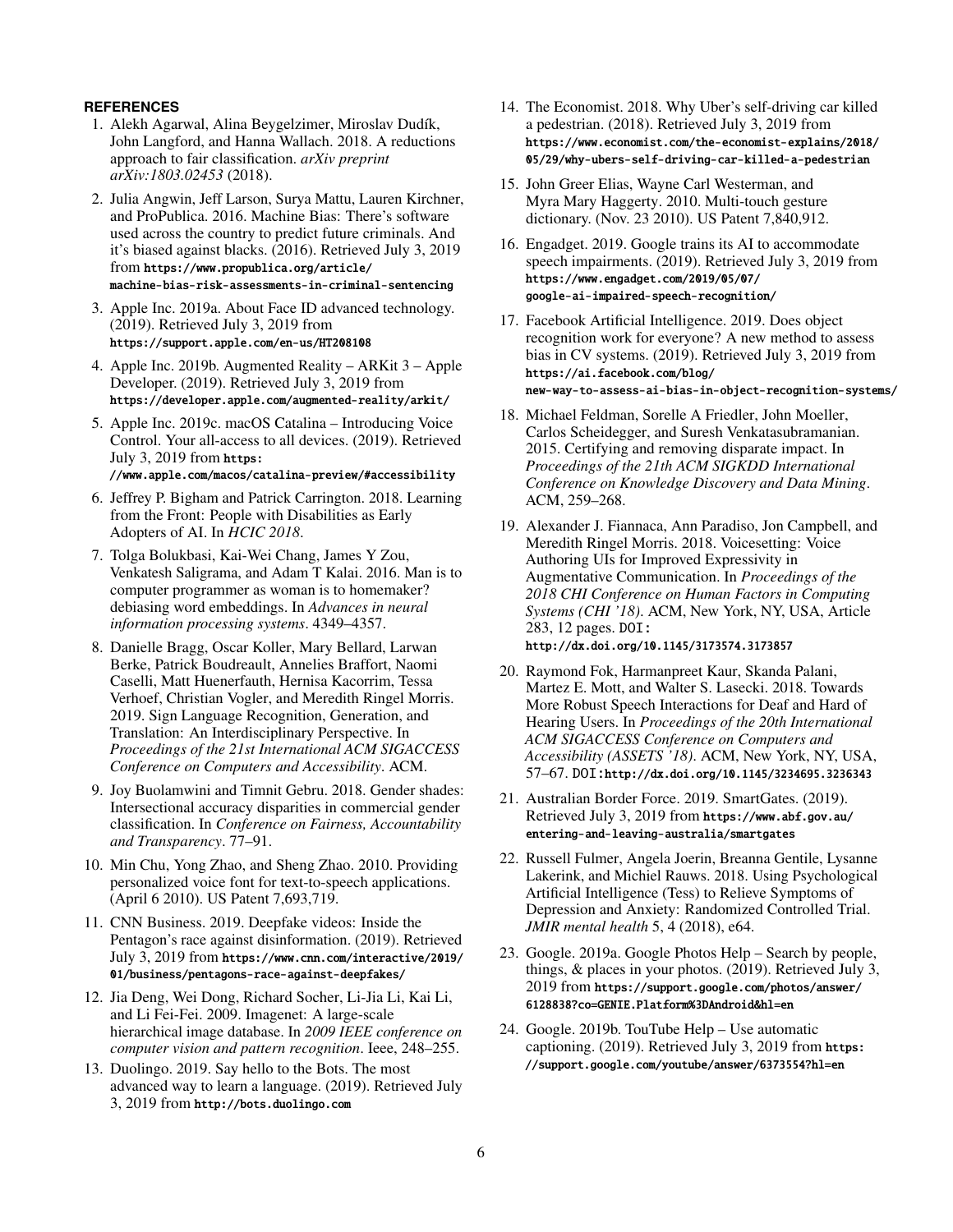- <span id="page-6-7"></span>25. Google. 2019c. With Lookout, discover your surroundings with the help of AI. (2019). Retrieved July 3, 2019 from [https:](https://www.blog.google/outreach-initiatives/accessibility/lookout-discover-your-surroundings-help-ai/) [//www.blog.google/outreach-initiatives/accessibility/](https://www.blog.google/outreach-initiatives/accessibility/lookout-discover-your-surroundings-help-ai/) [lookout-discover-your-surroundings-help-ai/](https://www.blog.google/outreach-initiatives/accessibility/lookout-discover-your-surroundings-help-ai/)
- <span id="page-6-13"></span>26. Google Assistant. 2017. Tomato, tomahto. Google Home now supports multiple users. (2017). Retrieved July 3, 2019 from [https://blog.google/products/assistant/](https://blog.google/products/assistant/tomato-tomahto-google-home-now-supports-multiple-users/) [tomato-tomahto-google-home-now-supports-multiple-users/](https://blog.google/products/assistant/tomato-tomahto-google-home-now-supports-multiple-users/)
- <span id="page-6-11"></span>27. Linda G Gottermeier and S Kushalnagar Raja. 2016. User Evaluation of Automatic Speech Recognition Systems for Deaf-Hearing Interactions at School and Work. *Audiology Today* 28, 2 (2016), 20–34.
- <span id="page-6-15"></span>28. Grammarly Inc. 2019. Great Writing, Simplified. (2019). Retrieved July 3, 2019 from <https://www.grammarly.com>
- <span id="page-6-17"></span>29. Anhong Guo, Junhan Kong, Michael Rivera, Frank F. Xu, and Jeffrey P. Bigham. 2019. StateLens: A Reverse Engineering Solution for Making Existing Dynamic Touchscreens Accessible. In *Proceedings of the 32th Annual Symposium on User Interface Software and Technology (UIST '19)*. ACM, New York, NY, USA. DOI: <http://dx.doi.org/10.1145/3332165.3347873>
- <span id="page-6-5"></span>30. Anhong Guo and Tim Paek. 2016. Exploring Tilt for No-touch, Wrist-only Interactions on Smartwatches. In *Proceedings of the 18th International Conference on Human-Computer Interaction with Mobile Devices and Services (MobileHCI '16)*. ACM, New York, NY, USA, 17–28. DOI:<http://dx.doi.org/10.1145/2935334.2935345>
- <span id="page-6-9"></span>31. Danna Gurari, Qing Li, Abigale J. Stangl, Anhong Guo, Chi Lin, Kristen Grauman, Jiebo Luo, and Jeffrey P. Bigham. 2018. VizWiz Grand Challenge: Answering Visual Questions from Blind People. In *Proceedings of the IEEE Conference on Computer Vision and Pattern Recognition*. 3608–3617.
- <span id="page-6-2"></span>32. Vicki L. Hanson, Anna Cavender, and Shari Trewin. 2015. Writing About Accessibility. *Interactions* 22, 6 (Oct. 2015), 62–65. DOI:<http://dx.doi.org/10.1145/2828432>
- <span id="page-6-0"></span>33. Moritz Hardt, Eric Price, Nati Srebro, and others. 2016. Equality of opportunity in supervised learning. In *Advances in neural information processing systems*. 3315–3323.
- <span id="page-6-3"></span>34. HireVue. 2019. HireVue - Hiring Intelligence | Assessment & Video Interview Software. (2019). Retrieved July 3, 2019 from <https://www.hirevue.com>
- <span id="page-6-10"></span>35. Dhruv Jain, Bonnie Chinh, Leah Findlater, Raja Kushalnagar, and Jon Froehlich. 2018. Exploring Augmented Reality Approaches to Real-Time Captioning: A Preliminary Autoethnographic Study. In *Proceedings of the 2018 ACM Conference Companion Publication on Designing Interactive Systems (DIS '18 Companion)*. ACM, New York, NY, USA, 7–11. DOI: <http://dx.doi.org/10.1145/3197391.3205404>
- <span id="page-6-14"></span>36. Dhruv Jain, Leah Findlater, Jamie Gilkeson, Benjamin Holland, Ramani Duraiswami, Dmitry Zotkin, Christian

Vogler, and Jon E. Froehlich. 2015. Head-Mounted Display Visualizations to Support Sound Awareness for the Deaf and Hard of Hearing. In *Proceedings of the 33rd Annual ACM Conference on Human Factors in Computing Systems (CHI '15)*. ACM, New York, NY, USA, 241–250. DOI: <http://dx.doi.org/10.1145/2702123.2702393>

- <span id="page-6-1"></span>37. Toshihiro Kamishima, Shotaro Akaho, Hideki Asoh, and Jun Sakuma. 2012. Fairness-aware classifier with prejudice remover regularizer. In *Joint European Conference on Machine Learning and Knowledge Discovery in Databases*. Springer, 35–50.
- <span id="page-6-12"></span>38. Shaun K. Kane, Meredith Ringel Morris, Ann Paradiso, and Jon Campbell. 2017. "At Times Avuncular and Cantankerous, with the Reflexes of a Mongoose": Understanding Self-Expression Through Augmentative and Alternative Communication Devices. In *Proceedings of the 2017 ACM Conference on Computer Supported Cooperative Work and Social Computing (CSCW '17)*. ACM, New York, NY, USA, 1166–1179. DOI: <http://dx.doi.org/10.1145/2998181.2998284>
- <span id="page-6-16"></span>39. Matthew Kay, Cynthia Matuszek, and Sean A. Munson. 2015. Unequal Representation and Gender Stereotypes in Image Search Results for Occupations. In *Proceedings of the 33rd Annual ACM Conference on Human Factors in Computing Systems (CHI '15)*. ACM, New York, NY, USA, 3819–3828. DOI: <http://dx.doi.org/10.1145/2702123.2702520>
- <span id="page-6-4"></span>40. David Kim, Otmar Hilliges, Shahram Izadi, Alex D. Butler, Jiawen Chen, Iason Oikonomidis, and Patrick Olivier. 2012. Digits: Freehand 3D Interactions Anywhere Using a Wrist-worn Gloveless Sensor. In *Proceedings of the 25th Annual ACM Symposium on User Interface Software and Technology (UIST '12)*. ACM, New York, NY, USA, 167–176. DOI: <http://dx.doi.org/10.1145/2380116.2380139>
- <span id="page-6-19"></span>41. Himabindu Lakkaraju, Ece Kamar, Rich Caruana, and Eric Horvitz. 2017. Identifying unknown unknowns in the open world: Representations and policies for guided exploration. In *Thirty-First AAAI Conference on Artificial Intelligence*.
- <span id="page-6-6"></span>42. Gierad Laput, Robert Xiao, and Chris Harrison. 2016. ViBand: High-Fidelity Bio-Acoustic Sensing Using Commodity Smartwatch Accelerometers. In *Proceedings of the 29th Annual Symposium on User Interface Software and Technology (UIST '16)*. ACM, New York, NY, USA, 321–333. DOI: <http://dx.doi.org/10.1145/2984511.2984582>
- <span id="page-6-18"></span>43. Clayton Lewis. 2005. HCI for people with cognitive disabilities. *ACM SIGACCESS Accessibility and Computing* 83 (2005), 12–17.
- <span id="page-6-8"></span>44. LookTel. 2019. LookTel Money Reader. (2019). Retrieved July 3, 2019 from <http://www.looktel.com/moneyreader>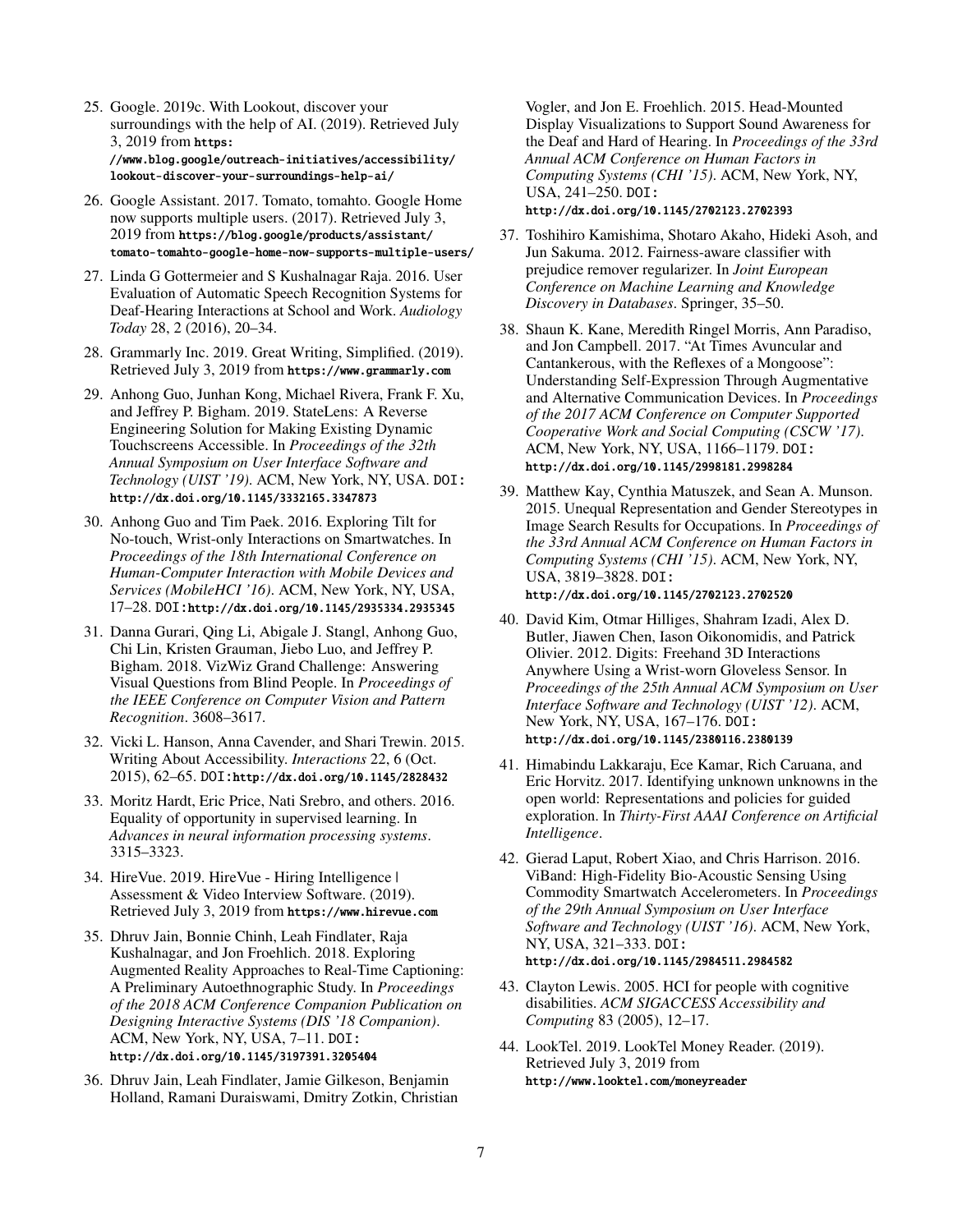- <span id="page-7-12"></span>45. Haley MacLeod, Cynthia L. Bennett, Meredith Ringel Morris, and Edward Cutrell. 2017. Understanding Blind People's Experiences with Computer-Generated Captions of Social Media Images. In *Proceedings of the 2017 CHI Conference on Human Factors in Computing Systems (CHI '17)*. ACM, New York, NY, USA, 5988–5999. DOI: <http://dx.doi.org/10.1145/3025453.3025814>
- <span id="page-7-22"></span>46. Microsoft. 2016. Learning from Tay's introduction. (2016). Retrieved July 3, 2019 from [https://blogs.microsoft.com/blog/2016/03/25/](https://blogs.microsoft.com/blog/2016/03/25/learning-tays-introduction/) [learning-tays-introduction/](https://blogs.microsoft.com/blog/2016/03/25/learning-tays-introduction/)
- <span id="page-7-4"></span>47. Microsoft. 2019a. Azure Kinect DK – BODY TRACKING SDK. (2019). Retrieved July 3, 2019 from <https://azure.microsoft.com/en-us/services/kinect-dk/>
- <span id="page-7-17"></span>48. Microsoft. 2019b. Custom Voice. (2019). Retrieved July 3, 2019 from <https://speech.microsoft.com/customvoice>
- <span id="page-7-3"></span>49. Microsoft. 2019c. Gestures – Mixed Reaity. (2019). Retrieved July 3, 2019 from [https://docs.microsoft.com/](https://docs.microsoft.com/en-us/windows/mixed-reality/gestures) [en-us/windows/mixed-reality/gestures](https://docs.microsoft.com/en-us/windows/mixed-reality/gestures)
- <span id="page-7-19"></span>50. Microsoft. 2019d. Immersive Reader – An AI Service that helps users read and comprehend text. (2019). Retrieved July 3, 2019 from [https://azure.microsoft.com/en-us/](https://azure.microsoft.com/en-us/services/cognitive-services/immersive-reader/) [services/cognitive-services/immersive-reader/](https://azure.microsoft.com/en-us/services/cognitive-services/immersive-reader/)
- <span id="page-7-8"></span>51. Microsoft. 2019e. Seeing AI. (2019). Retrieved July 3, 2019 from <https://www.microsoft.com/en-us/ai/seeing-ai>
- <span id="page-7-1"></span>52. Microsoft. 2019f. Windows Hello: Discover facial recognition on Windows 10. (2019). Retrieved July 3, 2019 from <https://www.microsoft.com/en-us/windows/windows-hello>
- <span id="page-7-20"></span>53. Meredith Ringel Morris, Adam Fourney, Abdullah Ali, and Laura Vonessen. 2018. Understanding the Needs of Searchers with Dyslexia. In *Proceedings of the 2018 CHI Conference on Human Factors in Computing Systems (CHI '18)*. ACM, New York, NY, USA, Article 35, 12 pages. DOI:<http://dx.doi.org/10.1145/3173574.3173609>
- <span id="page-7-5"></span>54. Motion Analysis. 2019. Sports Biomechanics. (2019). Retrieved July 3, 2019 from [https:](https://motionanalysis.com/industry/sports-biomechanics/) [//motionanalysis.com/industry/sports-biomechanics/](https://motionanalysis.com/industry/sports-biomechanics/)
- <span id="page-7-11"></span>55. Martez E. Mott, Jane E., Cynthia L. Bennett, Edward Cutrell, and Meredith Ringel Morris. 2018. Understanding the Accessibility of Smartphone Photography for People with Motor Impairments. In *Proceedings of the 2018 CHI Conference on Human Factors in Computing Systems (CHI '18)*. ACM, New York, NY, USA, Article 520, 12 pages. DOI: <http://dx.doi.org/10.1145/3173574.3174094>
- <span id="page-7-6"></span>56. Martez E. Mott, Radu-Daniel Vatavu, Shaun K. Kane, and Jacob O. Wobbrock. 2016. Smart Touch: Improving Touch Accuracy for People with Motor Impairments with Template Matching. In *Proceedings of the 2016 CHI Conference on Human Factors in Computing Systems (CHI '16)*. ACM, New York, NY, USA, 1934–1946. DOI: <http://dx.doi.org/10.1145/2858036.2858390>
- <span id="page-7-7"></span>57. Martez E. Mott and Jacob O. Wobbrock. 2019. Cluster Touch: Improving Touch Accuracy on Smartphones for People with Motor and Situational Impairments. In *Proceedings of the 2019 CHI Conference on Human Factors in Computing Systems (CHI '19)*. ACM, New York, NY, USA, Article 27, 14 pages. DOI: <http://dx.doi.org/10.1145/3290605.3300257>
- <span id="page-7-13"></span>58. Antony Nicol, Chris Casey, and Stuart MacFarlane. 2002. Children are ready for speech technology-but is the technology ready for them. *Interaction Design and Children, Eindhoven, The Netherlands* (2002).
- <span id="page-7-18"></span>59. Nuance Communications, Inc. 2019. Every voice matters: Our system knows who is talking and why. (2019). Retrieved July 3, 2019 from [https:](https://www.nuance.com/automotive/voice-biometrics.html) [//www.nuance.com/automotive/voice-biometrics.html](https://www.nuance.com/automotive/voice-biometrics.html)
- <span id="page-7-23"></span>60. Besmira Nushi, Ece Kamar, and Eric Horvitz. 2018. Towards accountable AI: Hybrid human-machine analyses for characterizing system failure. In *Sixth AAAI Conference on Human Computation and Crowdsourcing*.
- <span id="page-7-2"></span>61. Federal Bureau of Investigation. 2019. Next Generation Identification (NGI). (2019). Retrieved July 3, 2019 from [https://www.fbi.gov/services/cjis/](https://www.fbi.gov/services/cjis/fingerprints-and-other-biometrics/ngi) [fingerprints-and-other-biometrics/ngi](https://www.fbi.gov/services/cjis/fingerprints-and-other-biometrics/ngi)
- <span id="page-7-0"></span>62. Mike Oliver. 2013. The social model of disability: Thirty years on. *Disability & society* 28, 7 (2013), 1024–1026.
- <span id="page-7-10"></span>63. OrCam. 2019. OrCam MyEye 2 – For the Blind and Visually Impaired. (2019). Retrieved July 3, 2019 from <https://www.orcam.com/en/myeye2/>
- <span id="page-7-9"></span>64. KNFB Reader. 2018. KNFB Reader gives you easy access to print and files, anytime, anywhere. (2018). Retrieved July 3, 2019 from <https://knfbreader.com>
- <span id="page-7-21"></span>65. Luz Rello, Miguel Ballesteros, and Jeffrey P. Bigham. 2015. A Spellchecker for Dyslexia. In *Proceedings of the 17th International ACM SIGACCESS Conference on Computers & Accessibility (ASSETS '15)*. ACM, New York, NY, USA, 39–47. DOI: <http://dx.doi.org/10.1145/2700648.2809850>
- <span id="page-7-14"></span>66. James A Rodger and Parag C Pendharkar. 2004. A field study of the impact of gender and user's technical experience on the performance of voice-activated medical tracking application. *International Journal of Human-Computer Studies* 60, 5-6 (2004), 529–544.
- <span id="page-7-16"></span>67. S. Schlögl, G. Chollet, M. Garschall, M. Tscheligi, and G. Legouverneur. 2013. Exploring Voice User Interfaces for Seniors. In *Proceedings of the 6th International Conference on PErvasive Technologies Related to Assistive Environments (PETRA '13)*. ACM, New York, NY, USA, Article 52, 2 pages. DOI: <http://dx.doi.org/10.1145/2504335.2504391>
- <span id="page-7-15"></span>68. Rachael Tatman. 2017. Gender and dialect bias in YouTube's automatic captions. In *Proceedings of the First ACL Workshop on Ethics in Natural Language Processing*. 53–59.